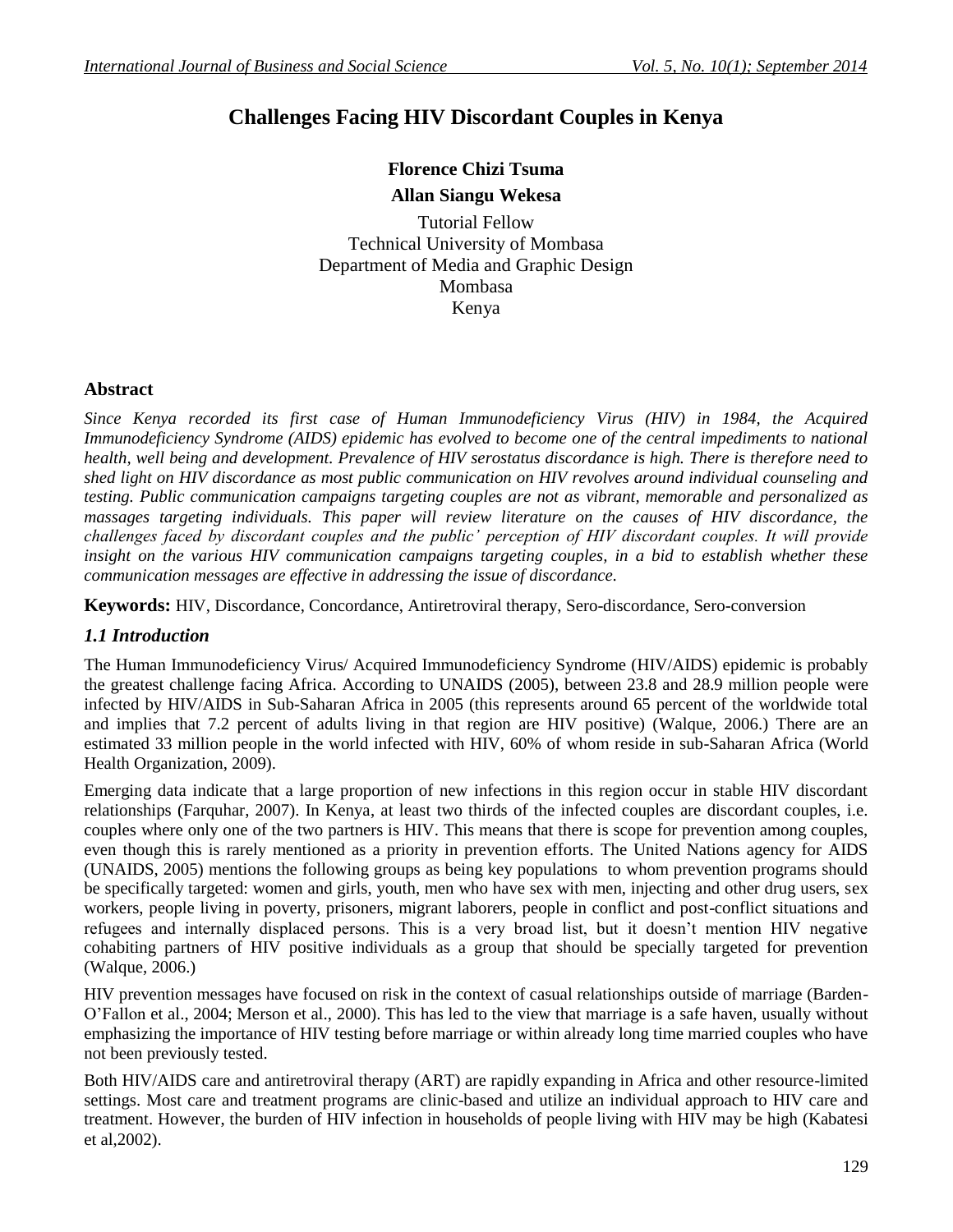In addition, HIV discordance is common within couples in Africa, ranging from 3% to 20% in the general population (Zaba,2005) and 30% to 51% within couples in which one partner seeks HIV care services ( Kabatesi et al,2002).However, knowledge of partner's HIV status is extremely low. Systematic efforts to identify HIVinfected members and HIV-discordant couples in households of individuals taking ART could theoretically reduce HIV transmission and drug sharing pressures, improve ART adherence, and prolong survival for people with previously unrecognized HIV infection.

#### *1.2: Review of Related Literature*

#### **1.2.1: Causes of HIV Discordance**

Most HIV transmission in Africa occurs among HIV discordant couples (in which one partner is HIV-infected while the other one is not) who are unaware of their discordant HIV serostatus. HIV-negative individuals living in stable HIV-discordant partnerships are twice as likely to get infected with HIV as those living in concordant HIVnegative relationships. The percentages of couples in HIV sero-discordant relationships range from 5 to 31% in the various countries of Africa. What accounts for high rates of HIV discordance and why some individuals remain uninfected despite repeated sexual exposure to HIV is unknown. HIV sero-discordance within stable sexual partnerships is a phenomenon that is poorly understood by the lay community and even by some HIV counselors (Were et al, 2008). Studying HIV discordant couples may contribute to understanding of HIV immunity and acute infection. Consequently, HIV discordant couples are increasingly viewed as a valuable source of participants for HIV vaccine and prevention trials. (Were et al, 2008)

Misconceptions about discordance are widespread among discordant couples. They include: the view that HIV transmission was based on luck and that their luck could end at any time, that it was an act of God, that the HIVnegative couple member had peculiar protective characteristics, rather than on the infectiousness of the HIVpositive partner, belief in protection by God, hidden infection not detectable by HIV tests, that the negative partner may be in the 'window period', the thought that transmission is a consequence of 'rough sex' and that 'gentle sex' will protect HIV-negative partners, (Gitonga et al, 2012). Similar findings are reported by Bunnell et al, (2005) and Senyonjo & Atenu, (2011).

Studies conducted by Walque,(2006) in six countries namely Uganda, Kenya, Botswana, Lesotho, Tanzania and Cameroon showed that the proportion of heterosexual couples that are HIV sero-discordant is much higher than the proportion where both couples are HIV-positive. The only exception being Lesotho. In Tanzania and Kenya, the proportion of sero-discordant couples is at least twice as high as the proportion of sero-concordant couples. The analysis also shows that in most cases where a couple is HIV sero-discordant, the man is the infected partner. The study further reveals that between 30 and 40 percent of the infected couples are discordant female couples where the female partner only is infected. This is at odds with the common perception or assumption in the public and in the HIV/AIDS community that unfaithful males are the main link between high risk groups and the general population.

The following illustrates how male infidelity is often perceived as the main source of infection for women: "At its heart, this is a crisis of gender inequality, with women less able than men to exercise control over their bodies and lives. Nearly universally, cultural expectations have encouraged men to have multiple partners, while women are expected to abstain or be faithful. There is also a culture of silence around sexual and reproductive health. Simply by fulfilling their expected gender roles, men and women are likely to increase their risk of HIV infection. With less ability to control sexual encounters, and increased physiological susceptibility to HIV, many women are finding that commonly accepted methods(ABCs) of prevention are insufficient." (UNAIDS, UNFPA and UNIFEM 2004, p.16).

#### **1.2.2: Challenges and Perception of HIV Discordance**

Serodiscordant couples have faced a number of challenges over the decades of HIV/AIDS (Beckerman , 2000). Combination therapies have added hope to the survival of the HIV positive partner, but it also has created new challenges to intimacy (Beckerman et.al.2002).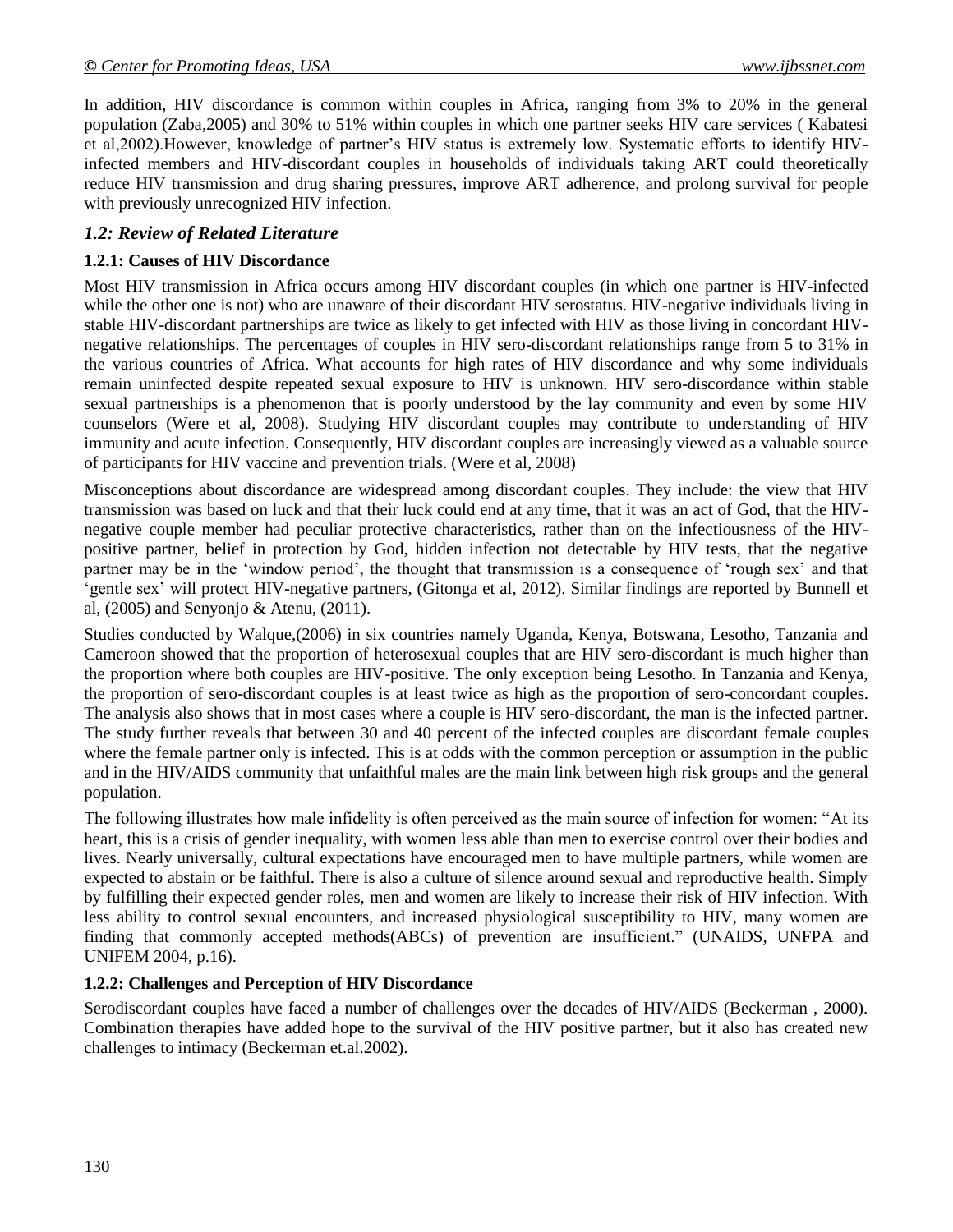A study carried out in Eldoret, Kenya by Gitonga Moses, Ballidawa Joyce & Ndege Samson (2012) identified the following as the major challenges facing HIV discordant couples: Issues pertaining to sex posed the most difficult challenge, disagreements over sex and blame about bringing HIV into the family, issues regarding procreation, lack of interest in sex initially after testing, psychological stress due to inadequate social support to help in coping with discordance, the feeling that society looked down at them as being promiscuous and a risk to their families especially their spouses (Gitonga et al, 2012). Stigma related to formula feeding (avoidance of breastfeeding), as part of prevention of mother to child transmission of HIV(Were et al, 2008). Given that formula feeding is considered in this community as an indication of an HIV diagnosis, it is not surprising that this issue is of great concern to HI V infected couples (Were et al, 2008). Despite these challenges the rate of separation among discordant couples remains surprisingly low (Gitonga et al, 2012), (Were et al, 2008)&(Senyonjo & Atenu, 2011)

Several practices are recommended to prevent HIV transmission among couples. Abstinence is a practice where couples agree to have no sexual intercourse for reasons of prevention of HIV transmission, re-infection and safeguarding against other STDs. A qualitative research conducted in Uganda showed that, although few couples had chosen abstinence as their coping strategy, many of the HIV negative females said they would have preferred abstinence had their HIV-positive partners not refused the practice (Bunnell R E, et al 2005). Abstinence has proved to be unsuccessful as a long term prevention message because it is born out of negative feelings after HIV diagnosis (Orza 2006). A study conducted in Democratic Republic of Congo among married couples with discordant HIV sero status showed that sex (Male or Female) was a predictor factor for safe sex practices among HIV discordance, which also explained the rates of sero-conversion. Results of the study showed that none out of the 10 Sero negative men sero converted as compared to two who sero converted out of the 14 women of HIV positive men, who were HIV negative at enrollment (Ryder et al 2000).

All sexual activities are carried out in the context of power relations in any society. Societal gender inequalities are among the factors forming power relations of intimate realm, which means that women's sexual activity is often enacted from the position of lower status compared to men. It is unrealistic to talk about faithfulness in cultures that permit polygamy and promote masculinity based on the number of sexual conquest the individual male is able to make. The use of condoms and safe sex methods currently require at least consent-if not actual application from the male partner but not the women **(**Oxfam 2006). Exceptions from recent reports by United Nations Agencies indicate that, with less ability to control sexual encounters and increased physiological susceptibility to HIV, many women are finding that, commonly accepted methods are insufficient. While the ABC has been successful in some countries, such as Uganda, there is mounting evidence that the approach needs to be expanded to meet the needs of women and girls. For example, abstinence is meaningless to women and girls who are coerced into sexual activity … Condoms require the cooperation of men, who may refuse them (UNAIDS, UNFPA and UNIFEM 2004)

Male condom-promotion interventions increase condom use and are the cornerstone of HIV prevention. When combined with one or more of several other interventions, male condom distribution is particularly successful in reducing behavior that places individuals at risk of being infected with HIV (The Cochrane Collaboration, 2004). For prevention of HIV infection, STDs, re-infections and maintaining stability of families, discordant couples are encouraged to use condoms during sexual encounters. Condom use within discordance couples reduces HIV transmission by 90% (Davis& Weller 2007). However, a qualitative research carried out on clients in a discordant relationship in Kampala revealed inconsistent condom use. (Bunnell et al 2005). Another research on sexual behaviors among discordant couples after HIV counseling and testing reported that within three months of the study, there were only 23% of regular condom users. The majority of the couples reported regular condom use with occasional lapses; 26% reported unprotected sex in only one interval, 24% in two and 17% in three of the four intervals (Allen S et al 2003). Almost similar findings were found in a study that was conducted among discordant couples in Bushenyi in western Uganda, in which out of the 880 individuals in discordant couples who were found to be sexually active in the previous three months, 94% reported to rarely use condoms and over 96% did not use condoms in their previous sexual encounter (Tumwesigye et al 2008).

United Nations Agencies have noted that a population may use large numbers of condoms but the impact will be limited if the persons who use them most do not do so consistently. There is little evidence that using condoms sometimes (but not always) provides any greater protection than not using condoms, one study found that individuals who sometimes used condoms were at higher risk of infection than those who never used them.( UNAIDS UNFPA 2004).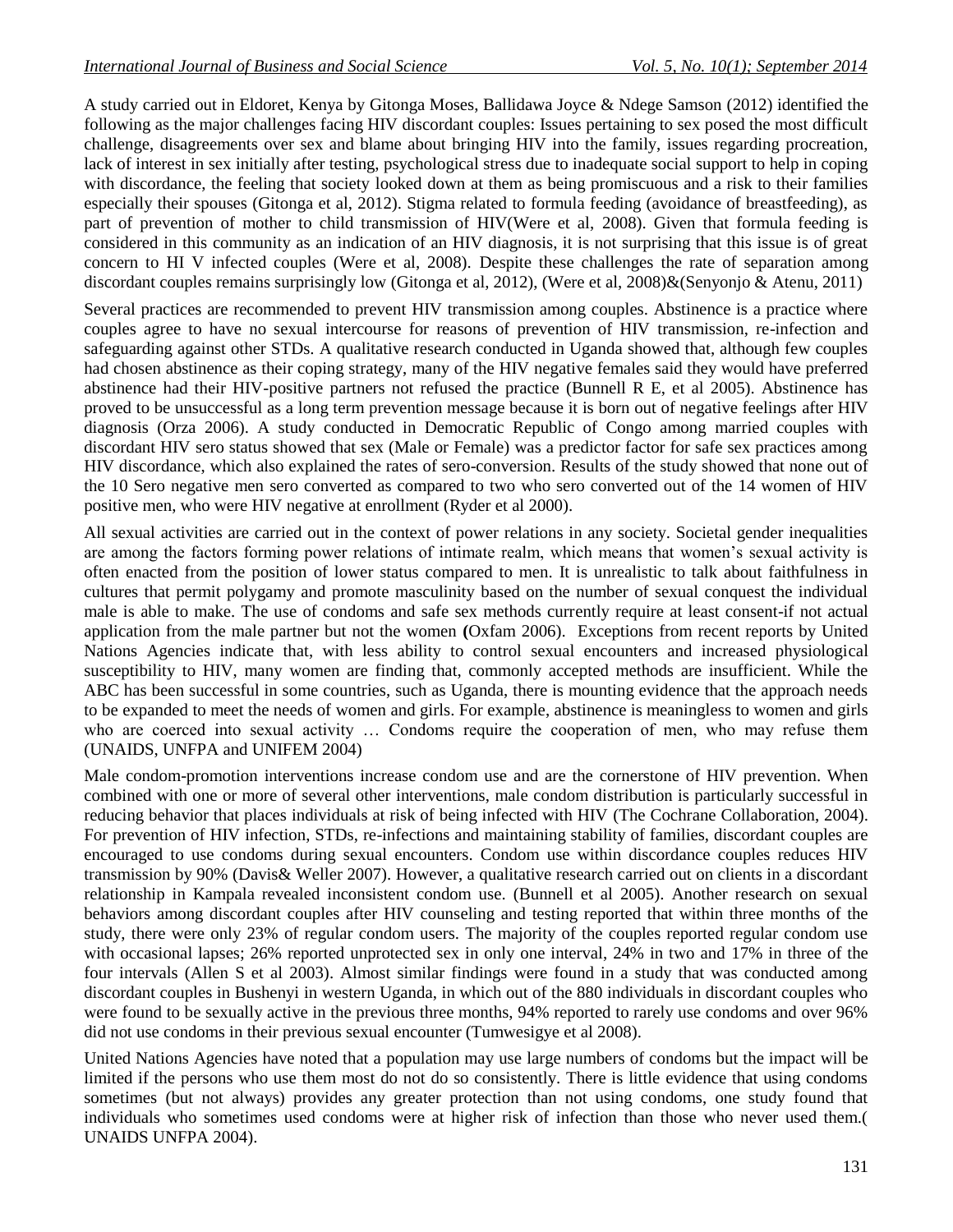## **1.2.3 The Health Belief Model**

The Health Belief Model (HBM) is a psychological model that attempts to explain and predict health behaviors. This is done by focusing on the attitudes and beliefs of individuals. The HBM was first developed in the 1950s by social psychologists Hochbaum, Rosenstock and Kegels working in the U.S. Public Health Services. The model was developed in response to the failure of a free tuberculosis health screening program. Since then, the HBM has been adapted to explore a variety of long- and short-term health behaviors, including sexual risk behaviors and the transmission of HIV/AIDS.

According to this model, a perceived health risk influences individuals who are vulnerable to adopt behaviors to protect them from the risk. However several research studies indicate that misconceptions about Health risk may lead some members of the couples to make faulty decisions that place them at a high risk for adverse health consequences (Halkitis P.N et al 2004), contrary to health belief model. A study carried out by Bunnell et al, 2005 shows that even those clients who knew their sero status to be HIV negative, did not take actions of prevention yet they perceived the risk. The study also indicated that even the clients who acknowledge their HIV negative status appeared to doubt their future risk. Studies have made various conclusions about relationship length impact on sero discordance risk taking. Some identified greater risk taking in the early stages while others found risk taking increased with the duration of the relationship (Murphy et al 2003). A study conducted on discordance in the Democratic Republic of Congo indicated that women who had married for a shorter period of time (8.6 years Vs 12 and above) had 56% of unprotected sexual contact and higher pregnancy as compared to the women who had been married for a longer period of time. In the same study, discordant couples who became pregnant during follow up had significantly higher rates of non-protective sex than couples who did not become pregnant (Ryder R. W 2000).

The model proposes that a person's behaviour can be predicted based on how vulnerable the individual considers themselves to be. 'Vulnerability' is expressed in the HBM through risk (perceived susceptibility) and the seriousness of consequences (severity). These two vulnerability variables need to be considered before a decision can take place. This means a person has to weigh up the costs/benefits (Naidoo and Wills 2000) or pros/cons of performing a behaviour. For example, this could include how 'susceptible' they feel they are to contracting an illness, for example HIV/AIDS, and how 'severe' the consequences of having HIV/AIDS is, or how 'susceptible' they are. A person's decision to perform the health-promoting (or damaging) behaviour will be based on the outcome of this 'weighing up' process. Self-efficacy is also added to the HBM to enable prediction of behaviour. Self-efficacy is a person's perceived confidence of their ability to perform that behaviour ( Figure 2 illustrates the health belief model.)

The HBM includes four factors that need to take place for a behaviour change to occur: the person needs to have an 'incentive' to change their behavior, the person must feel there is a 'risk' of continuing the current behavior, the person must believe change will have 'benefits', and these need to outweigh the 'barriers' and the person must have the 'confidence' (self-efficacy) to make the change to their behaviour. The HBM additionally suggests that there is a 'cue to action' to prompt the behaviour change process. This could be a conversation with a friend or a television program or counseling. The prompt, however, has to be appropriate to that person.

There are a number of criticisms of the HBM alongside other social cognitive models. Social cognitive models (the HBM in particular) emphasize a rational approach to behaviour and may exclude influential aspects such as friends, family or social norms. In addition, the role of cultural contexts is missing and in non-Western populations these theories may be less culturally sensitive (Lin et al. 2005), especially if they promote individualism and remove emphasis on family or group behaviours.

#### **1.2.4: HIV Communication**

Until 2000, when President Moi declared HIV/AIDS a national disaster, all information about the disease was treated with much secrecy, and this hindered openness in discussing issues surrounding the disease. This climate of fear on the part of medical officials and the secretive behavior of victims and their families made it difficult for journalists to report effectively and accurately on the subject. However, many in Kenya still lag behind on information due to the nation's high level of illiteracy (Ngome, 2003). In Kenya today, HIV/AIDS remains a controversial subject.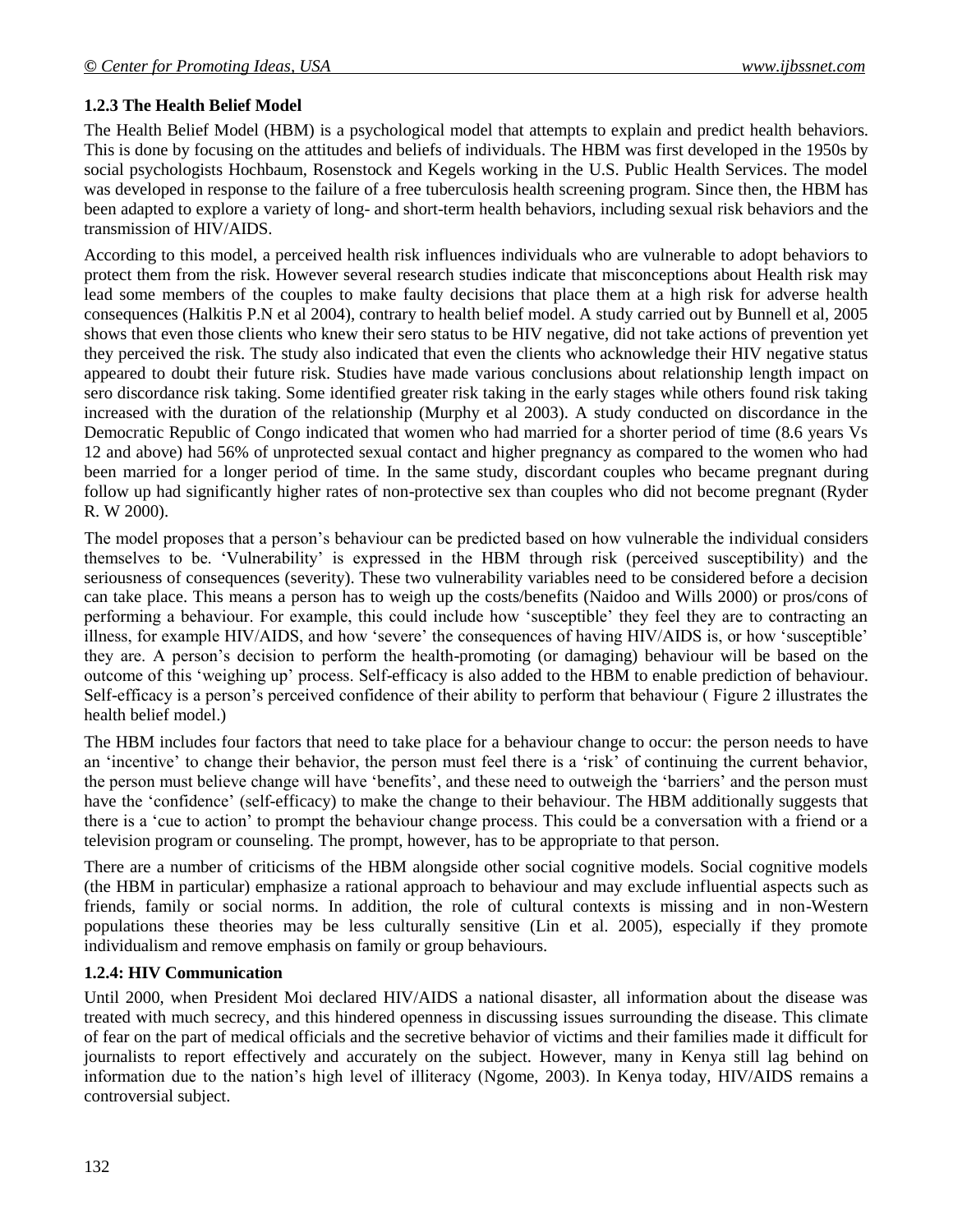The science involved with understanding the disease, its prevention and treatment, is also quite complicated, so what happens is that the public—and even medical experts—are often confused in terms of how to act. And because of this confusion, less attention than is needed is given to the fight against this killer (Ngome, 2003).

As a journalist, reporting on HIV/AIDS presented many challenges. The disease itself presents a lot of scientific issues. To cover them accurately requires medical knowledge and science writing skills, and these hurdles have been difficult for journalists here to get past. The primary role journalists can play in reporting on this situation is to bridge the gap between what scientists know and what the public needs to know. And this is only possible if the journalist understands the subject well enough to disseminate information about it. In Kenya, very few journalists have had training in science writing, and those who are science writers head for greener pastures in research institutions (Ngome, 2003).

A 2005 study by the African Woman and Child Feature services reveals(AWCF) that the media has been accused of being focused on making money and ignoring social responsibility to educate and inform. The most vulnerable groups – women and children – are also the most disadvantaged when it comes to accessing public health information from the mainstream media. The youth, especially in urban areas, have been carried away by western influence and would rather pay more attention to pop music instead of watching/ listening to documentaries on public health issues. The challenge therefore is to interest them into such educational programmes.

Cultural and religious issues play a huge role in the fight against HIV/AIDS. There is still that belief that sex is a power game and that men are the ones who should be in control, yet if HIV prevalence should reduce, women should be at an equal platform as men in terms of control over their sexuality. In March 2013 a Kenyan TV advert promoting the use of condoms in extra-marital affairs caused a stir among a section of religious leaders and some on social media in the country. The advert dubbed 'Weka Condom Mpangoni' was sponsored by Kenya's ministry of public health, USAID and UKAID and was intended to educate the public on the importance of condom use. This demonstrates that society still views that the power to decide when and how to have sex as the preserve of men, even at a time when both male and female condemns are available.

In April 2013, another condom advert in billboard at the Museum hill overpass in Nairobi was pulled down and banned. The advert read "We believe in God. We believe that sex is sacred. We believe in caring for each other. We believe in using condoms. Good Catholics use condoms." This therefore poses a challenge to communicators who should promote the ABC (Abstain, Be faithful, Use a condom). Several research studies reveal that abstinence does not work in discordant relationships while "Be faithful" is no longer relevant in such a scenario. What communicators should push for is the condoms despite opposition from religious bodies and society.

Segregation has been reported in several research studies as one of the challenges facing the HIV infected and affected. The fear of HIV is further worsened by the available public posters which portray HIV/AIDS as a death sentence (figure 3.)In addition the local media in Kenya still refers to people with Aids as victims.

## *1.3 Conclusion/Recommendation*

HIV/AIDS is the biggest development challenge in Kenya today. Women bear the brunt of so many of the problems associated with this disease. First, as people who are unable to negotiate safer sex and secondly because of poverty they end up trading in sex. Thirdly as caregivers, women who are HIV positive still have to care for family members who are ill. HIV/AIDS awareness should be handled through in-depth investigation and regular campaigns repeatedly focusing on specific situations where women are vulnerable. The priority should be highlighting the structures that put women at risk and especially the adolescent girls. These are the majority of those that are affected and infected by the disease. Biological and social factors make women vulnerable to HIV/Aids thus need to be discussed openly in the media. Women need adequate information on prevention, abstinence and the skills on how they can practice it (African Women and Child Feature Services, 2005.)

In the Kenyan society HIV has is perceived as a poor people's diseases due to factors such as economic inability to purchase condoms, poverty, insecurity leading to rape etc. The Kenya AIDS epidemic update 2012 reveals that HIV affects Kenyans from all socioeconomic strata. Highest HIV prevalence (7.2%) is among the top wealth quintile, with the second highest HIV prevalence among the second lowest (6.8%). The poorest Kenyans (lowest wealth quintile) are least likely to be living with HIV, with a prevalence of 4.6%. There is therefore need to highlight this in public communication campaigns. HIV messages should no longer be structured only for the poor, illiterate Kenyan but also for the educated rich of society where HIV prevalence is at its highest.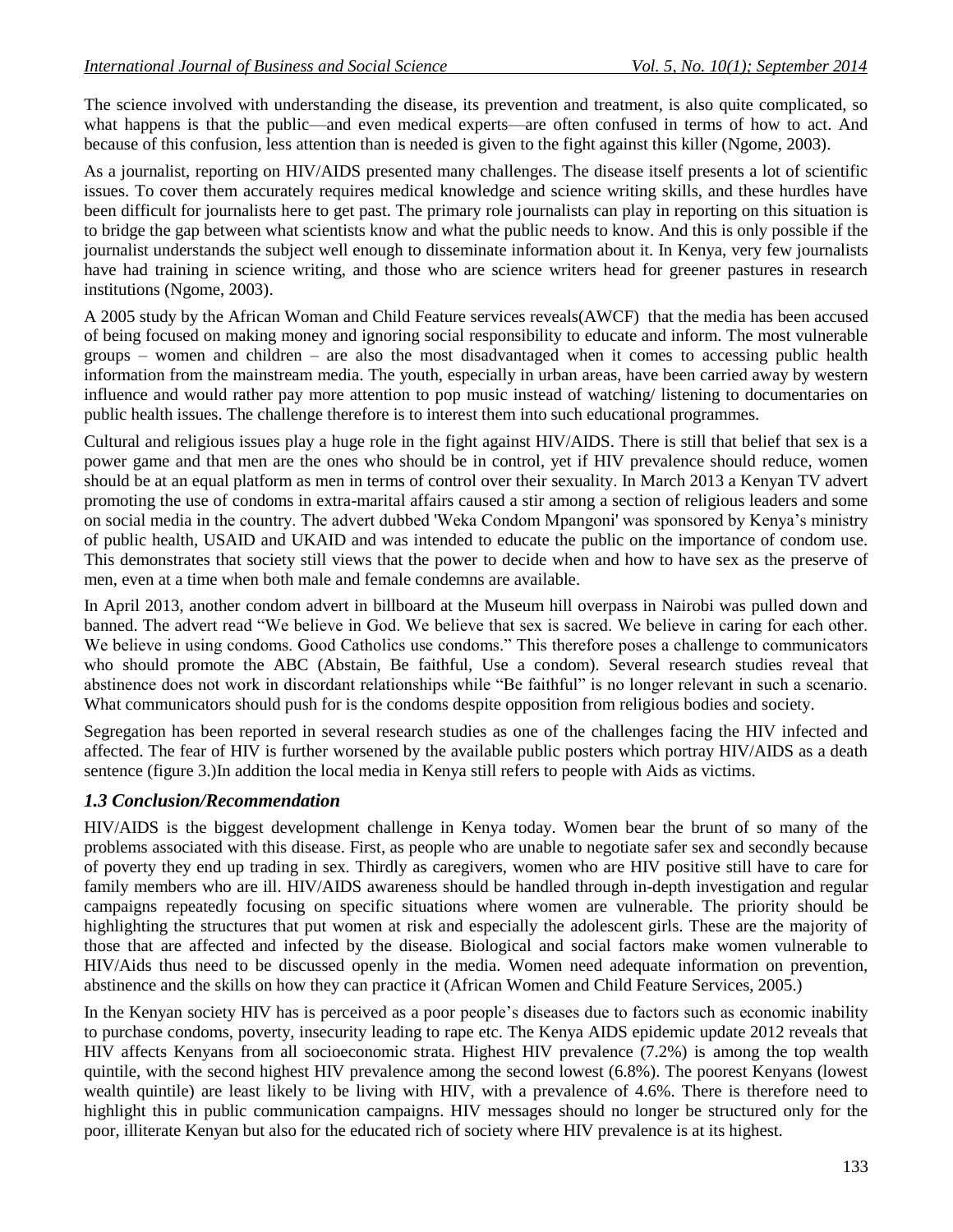In order to address the issue of discordance public communication messages should cover the following information: The true meaning and the causes of discordance, The existence of HIV and HIV discordance, The importance of couples testing for HIV together, The importance of disclosure in a discordant relationship, How people in a discordant relationship can live happily together, How the HIV negative partner can be prevented from getting infected with the virus, How HIV discordant couples can safely have children. (Senyonjo&Atenu,2009.) Couple prevention interventions should begin early in relationships and include mutual knowledge of HIV status. The fact that a large majority of infected couples are actually discordant represents an opportunity for prevention. Prevention among couples is not easy given cultural resistances, but policy makers should be imaginative and increase their prevention efforts towards the partners of individuals who have been identified as HIV positive. (Kamenga et al 1991; Allen et al 1992; Roth et al, 2001; and Allen et al, 2003).

#### **1.4 Table and Figures**

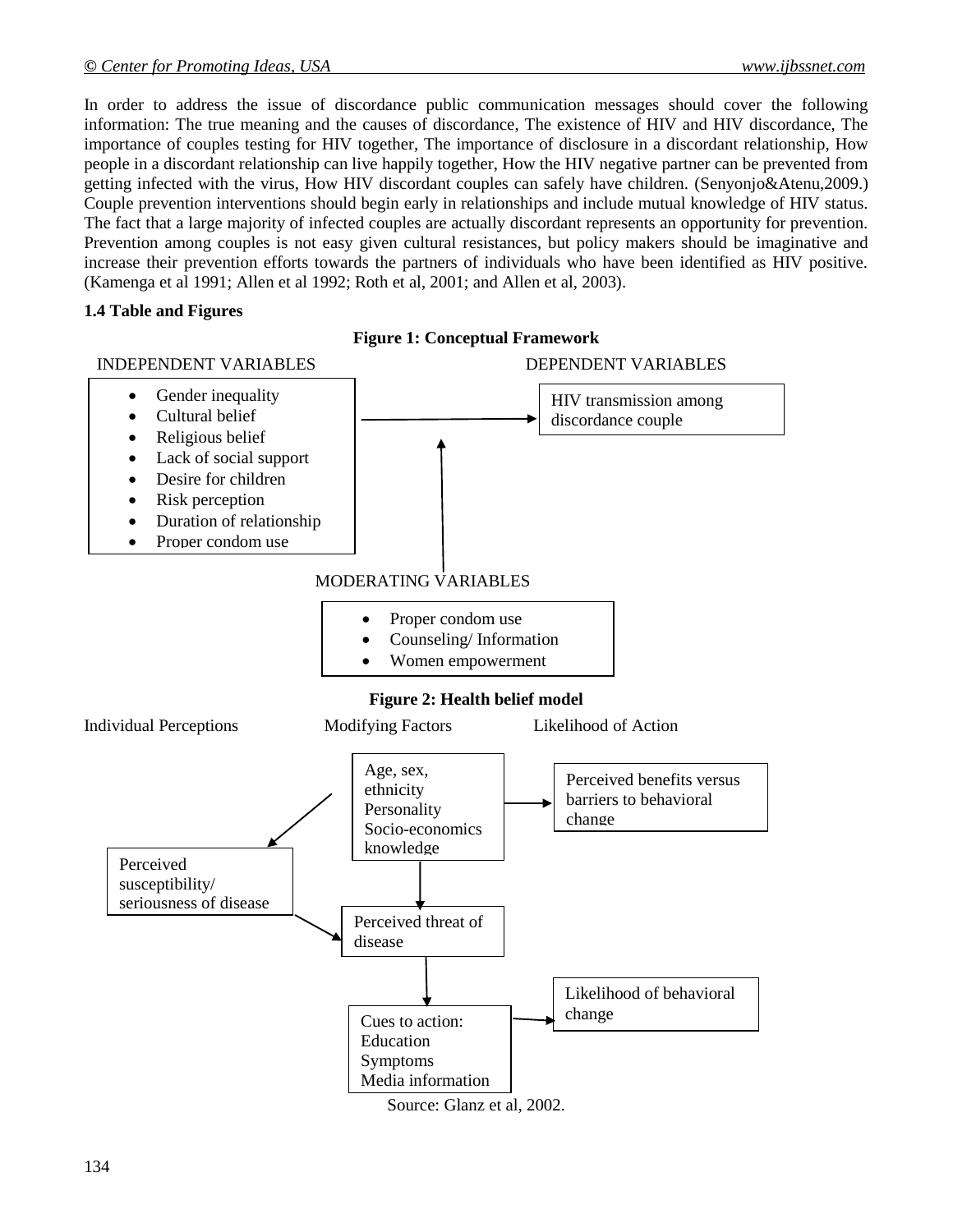

#### **Figure 3: Kenyan HIV Poster**

#### *References*

- Allen, S, Van de Perre, P., et al. Effect of serotesting with counseling on condom use and seroconversion among HI V discordant couples in Africa. British Med. J. 1992; 304**:** 1605-1609.
- African Women and Child Feature Services (2005). Media Coverage of HIV/AIDS & Health Issues in Africa: Needs Assessment in Kenya. Retrieved from www.awcfs.org/
- Barden-O'Fallon, J.L., Degraft-Johnson, J., Bisika, T., Sulzbach, S., Benson, A., & Tsui, A.O.. Factors Associated with HIV/AIDS Knowledge and Risk Perception in Rural Malawi. AIDS Behavior 2004; 8, 131-140.
- Beckerman N. L, Letteny S, Lorber K. Key Emotional Issues for Couples of Mixed HIV status. Social Work in Health Care 2000; 31(4): 25-41
- Beckerman N. L, Serodiscordant couples in the age of combination therapies: Challenges and Coping. Journal of HIV/AIDS and Social Work: Research, Practice, and Policy, Vol; 1 Issue: 3, 2002 pg; 67-80.
- Bunnell, R. E.; Nassozi, J.; Marum, E.; Mubangizi, J.; Malamba, S.; Dillon, B.; Kalule, J.; Bahizi, J.; Musoke, N.; Mermin, J. H. Living with discordance: knowledge, challenges, and prevention strategies of HIVdiscordant couples in Uganda; AIDS Care, Volume 17, Issue November 2005 , pages 999 – 1012.
- Eisen, M et.al. (1992). A Health Belief Model Social Learning Theory Approach to Adolescents' Fertility Control: Findings from a Controlled Field Trial. Health Education Quarterly. Vol. 19.
- Gitonga Moses, Ballidawa Joyce &Ndege Samson(2012). Challenges and Coping Strategies among Couples of Mixed HIV Status Presenting at a Large Comprehensive Care Centre in Eldoret, Kenya. Journal of Biology, Agriculture and Healthcare Vol 2, No.8, 2012
- Glanz, K., Marcus Lewis, F. & Rimer, B.K. (1997). Theory at a Glance: A Guide for Health Promotion Practice. National Institute of Health.
- Halkitis, P. N., Parsons, J. T., Wolitski, R. J., & Remien, R. H. (2003). Characteristics of HIV antiretroviral treatments, access and adherence in an ethnically diverse sample of men who have sex with men. AIDS Care, 15, 89-102.
- Kabatesi, D, R ansom, R, Lule, J.R, et al.(2002). HI V prevalence among household members of people living with HI V in rural U ganda. XIV international. AIDS Conference, Barcelona.
- Kenya Government and ORC Macro. 2004. Kenya Demographic and Health Survey 2003. Kenya AIDS Indicator Survey 2007, NASCOP, MOH July 2008, Preliminary report, Nairobi, Kenya